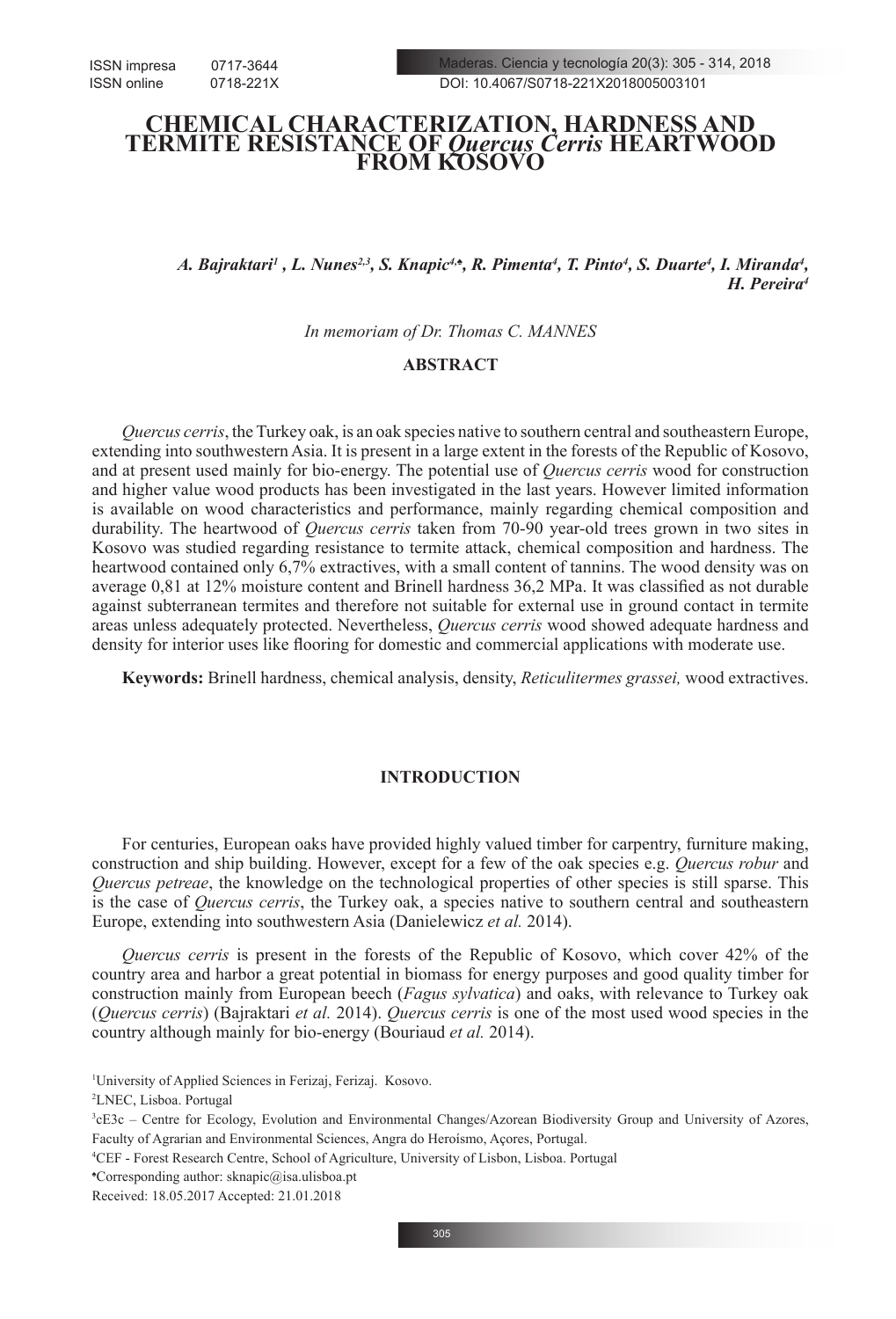The possibility of using *Quercus cerris* wood for construction and in higher value wood products has been investigated in the last years (Bajraktari *et al.* 2014, Standfest *et al.* 2012a, Standfest *et al.* 2012b). The potential of *Quercus cerris* bark as a cork provider was also studied especially regarding one variety in Turkey, *Quercus cerris x cerris*, that has a thick bark with high cork content (Sen *et al.* 2011, Sen *et al.* 2016). Several authors have attempted wood modification processes (heat and steaming treatments) to improve the wood dimensional properties and to homogenize surface color (Todaro *et al.* 2012, Todaro *et al.* 2013). Other wood properties were also investigated e.g. density and moisture (Monaco *et al.* 2011), and bending strength (Karastergiou *et al.* 2005). However, there is still limited information on *Quercus cerris* wood characteristics and performance, mainly regarding chemical composition and durability.

The biological deterioration of applied timber is often viewed as a limiting factor for its improved used in building. The natural durability of a wood species, defined as its inherent resistance to wood destroying agents, can vary widely depending on tree age, geographical origin, and growing conditions. Decay resistance also varies within the stem e.g. it tends to increase radially from pith to the heartwood-sapwood boundary and longitudinally from crown to base (Stirling *et al.* 2015), and is typically connected to the wood chemical composition, in particular, with the extractives present (Daniels and Russell 2007, Gierlinger *et al.* 2003, Pâques and Charpentier 2015). Nevertheless, the reasons of resistance to decay may not be directly translated into resistance to insect attacks: for instance, Taylor *et al.* (2006) found that the total wood extractives amount was important but alone could not explain termite durability in *Thuja plicata* and *Chamaecyparis nootkatensis*, and Stirling *et al.* (2015) confirmed the findings for *Thuja plicata*. Density and hardness are also typically referred as influencing the natural resistance of wood to termite attack (Esenther 1997, Peralta *et al.* 2004, Arango 2006, França *et al.* 2016).

In the present work, the natural durability class for insect degradation, as defined by EN350 (2016) (Table 1), was determined for *Quercus cerris* heartwood from mature trees at harvest age grown in Kosovo. Subterranean termites from the species *Reticulitermes grassei* were used as models as they are accepted as the most dangerous insect species capable of degrading applied timber in Europe and elsewhere and their risk is expected to be higher in a changing climate scenario (Ewart *et al.* 2016). Tests were conducted according to EN 117 (2013) and the results obtained linked to the chemical analysis, density and Brinnel hardeness data obtained from paired test specimens.

| <b>Durability Class</b><br><b>Description</b> |                    | <b>Attack level</b>                               |  |
|-----------------------------------------------|--------------------|---------------------------------------------------|--|
| DC D                                          | Durable            | $>$ 90 % "0 or 1" and max 10 % "2": no "3" or "4" |  |
| DC M                                          | Moderately durable | $\leq 50\%$ "3.4"                                 |  |
| DC S                                          | Not Durable        | $>$ 50 % "3.4"                                    |  |

**Table 1.** Wood durability classes to attack by subterranean termites according to EN350 (2016).

## **MATERIALS AND METHODS**

#### **Site characterization and sampling**

Ten mature *Quercus cerris* L. trees were randomly selected and harvested from two naturally regenerated and unmanaged stands in the Republic of Kosovo: Blinaja (KB), located at 42°30'31''N  $-42^{\circ}30'38''$ N and  $20^{\circ}59'06''E - 20^{\circ}59'15''E$  at 650-697 m of altitude, and Duboçak (KD) at 42°51'20''N - 42°51'23''N and 20°43'50''E - 20°44'02''E at 817-885 m of altitude. Both sites belong to a mixture of moderate continental and continental climates with 11,3ºC (KB) and 10,4ºC (KD) annual average air temperature, and 609,8 mm (KB) and 604,8 mm (KG) average annual precipitation.

The trees were randomly selected in each stand and characterized by measuring total height and diameter at 1,3 m above ground (d.b.h., as the mean of two crossed diameters). Tree age was approximately 70 and 90 years, respectively at KB and KD.

For stem quality characterization (Bajraktari *et al.* 2018) cross-sectional discs were taken at different stem height levels (base 1,3 m; 3,3 m; 5,3 m; 7,3 m and 9,3 m) and the logs between the first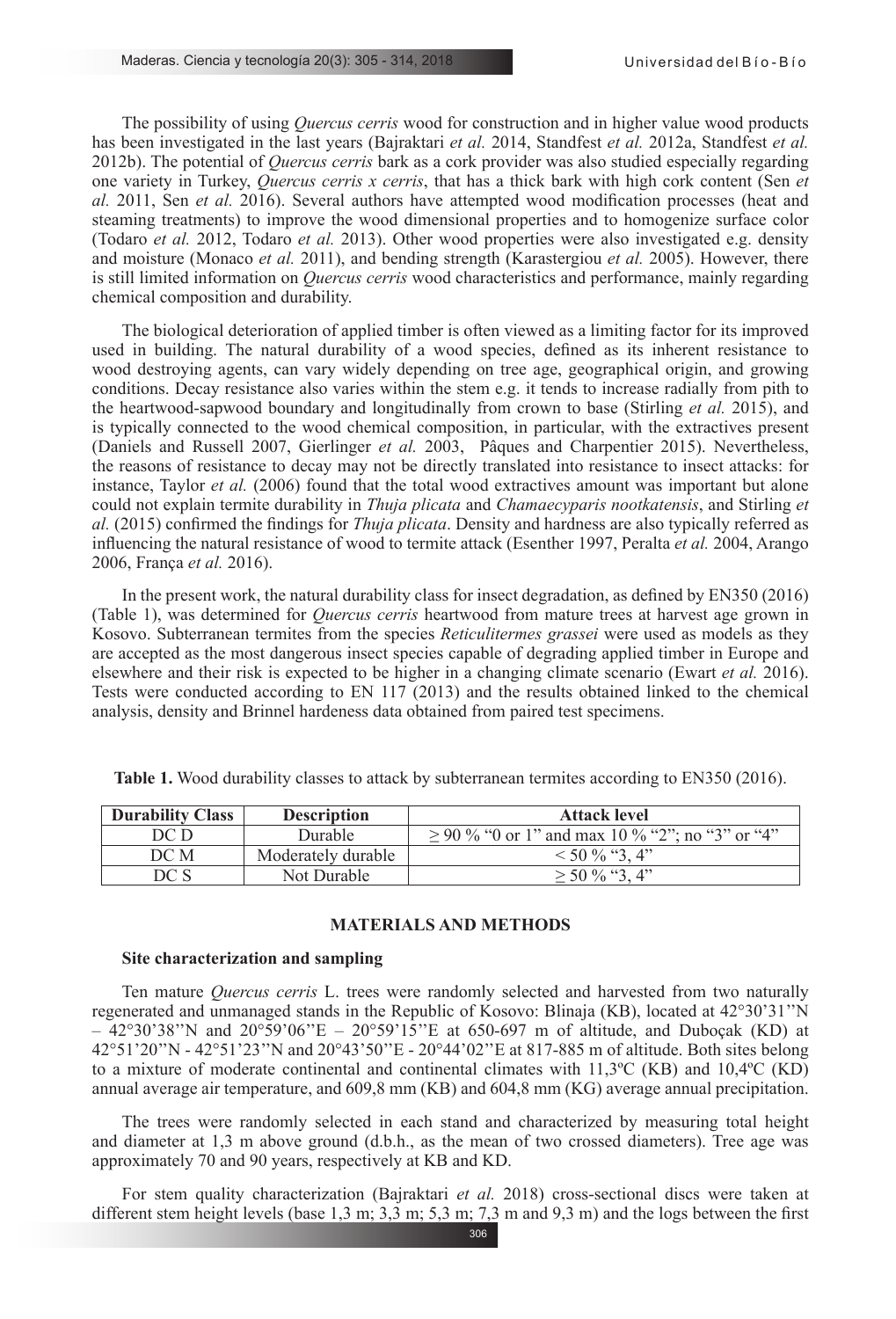four discs were converted to boards. The boards were dried indoor under well ventilated conditions and the test specimens were taken from the heartwood. Unless otherwise described, the test specimens were obtained from the second  $log(1,3 m - 3,3 m)$ .

#### **Chemical analysis**

Chemical summative analysis included determination of ash, soluble extractives in dichloromethane, ethanol and water, Klason and acid-soluble lignin, and the monomeric composition of polysaccharides. A total of 12 test specimens from the heartwood (6 from KB and 6 from KD) with 50 x 25 x 15 mm were individually analysed following procedures adapted from TAPPI standard methods (TAPPI 2004).

The test specimens were ground with a knife mill (Retsch SM200), sieved (Retsch ISO9001) and the 40-60 mesh fraction was kept for analysis. The ash content was determined by incinerating 1g of the sample at 525º overnight and weighing the residue (TAPPI 15 os-58).

The determination of extractives was adapted from TAPPI 204 cm-97, using a Soxhlet system with dichloromethane, ethanol and water during 6 h, 16 h and 16 h respectively. The extractives solubilized by each solvent were determined by mass difference of the solid residue after drying at 105ºC. The lignin content was determined in the extracted samples by acid hydrolysis with 72% sulphuric acid following TAPPI T 222 om-02. Klason lignin was determined as the mass of the solid residue after drying at 105ºC and the acid-soluble lignin was determined by the absorbance at 206 nm using a UV/VIS spectrophotometer (TAPPI Useful Method UM 250). The monosaccharides including neutral sugars and uronic acids as well as acetates were quantitatively determined in the hydrolysis liquor by High Performance Anion Exchange Chromatography. All determinations were made in duplicate samples.

## **Ethanol-water extracts**

The ethanol-water extracts were prepared using 0,5g of the sample and 20 ml ethanol/water (50/50,  $v/v$ ), for 30 min at 40 °C in an ultrasonic bath. After filtration, the supernatant extract was used to determine the contents in total phenolics, condensed and hydrolysable tannins and flavonoids.

The total phenolics content was estimated according to the Folin-Ciocalteu method using gallic acid as a standard (Singleton and Rossi 1965, Miranda *et al.* 2016). Total flavonoids were quantified by an aluminium chloride colorimetric assay, and the results were expressed as mg of (+)-catechin equivalents on a dry extract base (Jia *et al.* 1999, Miranda *et al.* 2016). Tannin content was determined by the vanillin-H2SO4 method, and the results were expressed as mg of (+)-catechin equivalents on a dry extract base (Abdalla *et al.* 2014, Miranda *et al.* 2016).

#### **Brinell hardness**

Brinell hardness perpendicular to the grain was evaluated according to EN 1534 (2010) with test specimens with the following dimensions:  $40 \times 40 \times 10$  mm. Seven replicates from the second log of each tree felled and seven extra replicates from the first and third log of one tree per site in a total of 49 replicates for each location.

The tests were conducted at 20 °C  $\pm$  2 °C and 65 %  $\pm$  5 % relative humidity, using a universal machine AG 250KNIS-MO from Shimadzu, capable of measuring the applied load with an accuracy of 1 %. The test specimens is set to the machine table and a 10 mm steel ball indented into the surface of the wood at a steady and constant force in order to achieve 1 kN in  $15 \pm 3$  s. The load was maintained for  $25 \pm 5$  s and, after removal, the indentation was measured on images acquired immediately after testing with an Olympus SZX-ZB12 stereoscopic microscope and Olympus DP-Soft software. Crossed diameters (d1 and d2) were measured to evaluate the size of the deformation inflicted by the ball. The Brinell hardness values (HB) were determined according to Equation 1 in MPa,

$$
HB = \frac{2F}{ND(D^2 - d^2)^{1/2}} \quad (1)
$$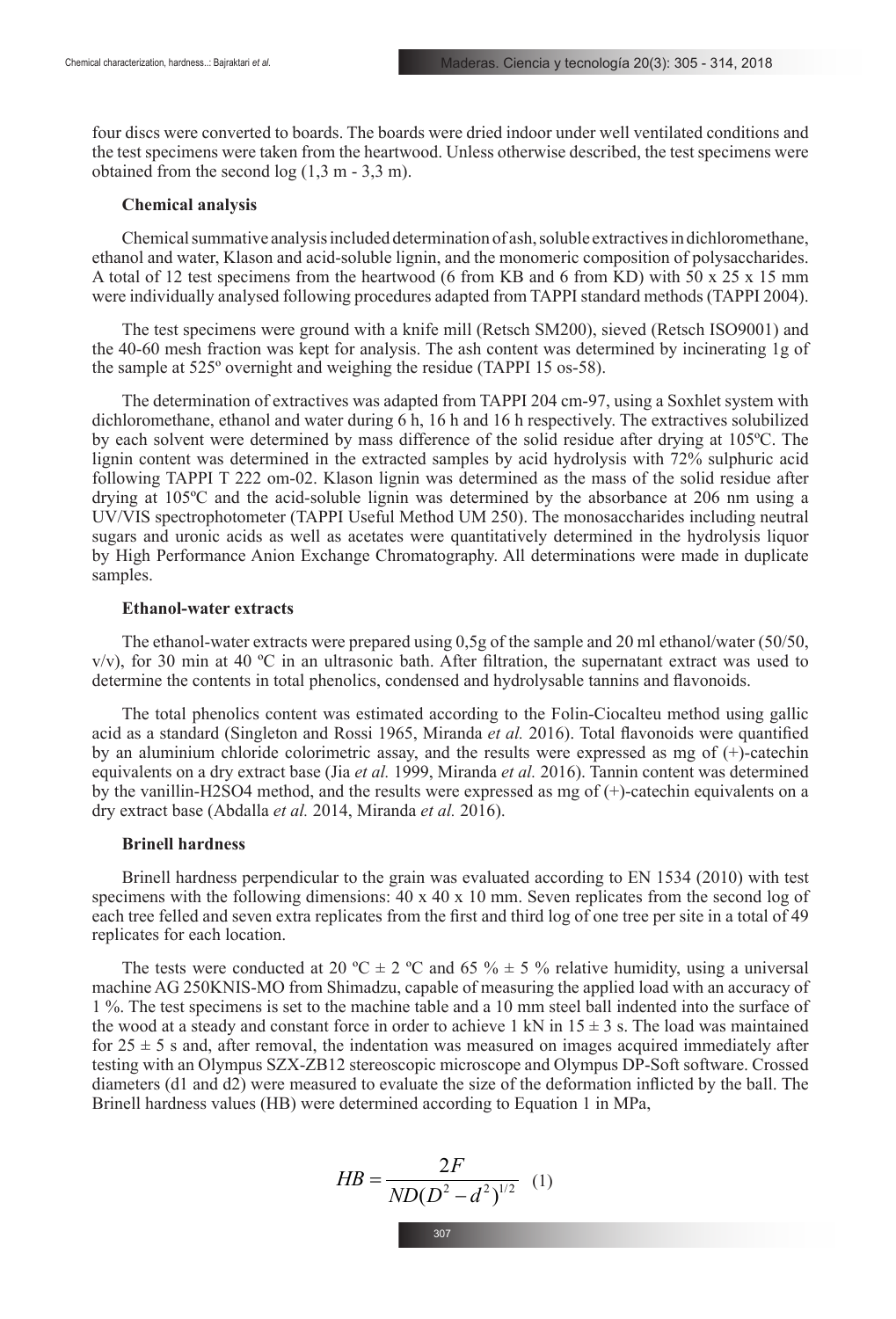Where F is the force applied (N); d is the diameter of the indentation, in mm (average of two perpendicular diameters d1 and d2) and D is the diameter of the ball, in mm.

## **Determination of density**

Density was calculated according to the Portuguese Standard NP616 (1973) on the same test specimens used for the determination of the Brinell hardness and termite resistance. All specimens were conditioned for one week at controlled temperature and humidity (20  $\pm$  1°C; 65  $\pm$  5%) and weighed. Dimensions of each specimen were then measured using a caliper and density calculated based on weight and volume and adjusted to 12% equivalent moisture content (EMC).

# **Termite resistance**

The natural durability of the wood was evaluated according to the recommendations of EN350: 2016; therefore, the natural durability against the attack by subterranean termites was determined following the general procedure described in EN 117: 2012 with adaptations as described. Six replicates (50 mm x 25mm x15 mm) from the second log of each tree felled and six extra replicates from the first and third log of one tree per site in a total of 42 replicates for each location were tested.

The termites, *Reticulitermes grassei* (Clément), were collected from fallen logs from a forest area of *Pinus pinaster* Aiton, located 38º32.436' N 09º07.848' W, 18 m elevation. They were kept in Petri dishes with moistened filter paper inside a conditioned room  $(24 \pm 2 \degree \text{C} : 80 \pm 5\%)$  for a maximum of 10 days. Colonies of 250 workers (plus 1-3 soldiers and 3-5 nymphs) were established in 750 ml glass conical flasks with moisturized sand (Fontainebleau sand and water;  $4:1 \sqrt{v}$ ) as substrate. The test specimens were placed over glass rings after installation of the termites in their respective containers, and the test run for eight weeks at  $25 \pm 2^{\circ}$ C and  $80 \pm 5$  % relative humidity. Ten *P. pinaster* untreated test specimens with the same dimensions were also included as virulence controls. After the exposure period, the test specimens were removed and cleaned and the survival rate (expressed in %) was determined. A visual examination of the wood blocks was performed according to the criteria specified in the standard for the evaluation of the level of attack  $(0=$ no attack; 1=attempted attack; 2=slight attack; 3=moderate attack; 4=strong attack). The test is considered valid if all virulence control test specimens reach a final level of attack of "4" and have an average survival rate above 50%.

## **Statistical analysis**

The descriptive statistic, correlation and regression analysis and analysis of variance (ANOVA or Student's t-test), where relevant, were performed using Microsoft Excel® (2010) and SigmaStat version 2.0 (Jandel Corporation).

## **RESULTS AND DISCUSSION**

#### **Chemical analysis**

Table 2 displays the results regarding the chemical analysis of *Quercus cerris* heartwood. The analysis of variance showed no significant difference  $(P>0.05)$  between the two sampling sites for the mean values of total extractive content  $(P=0,415)$  and total lignin content  $(P=0,820)$ .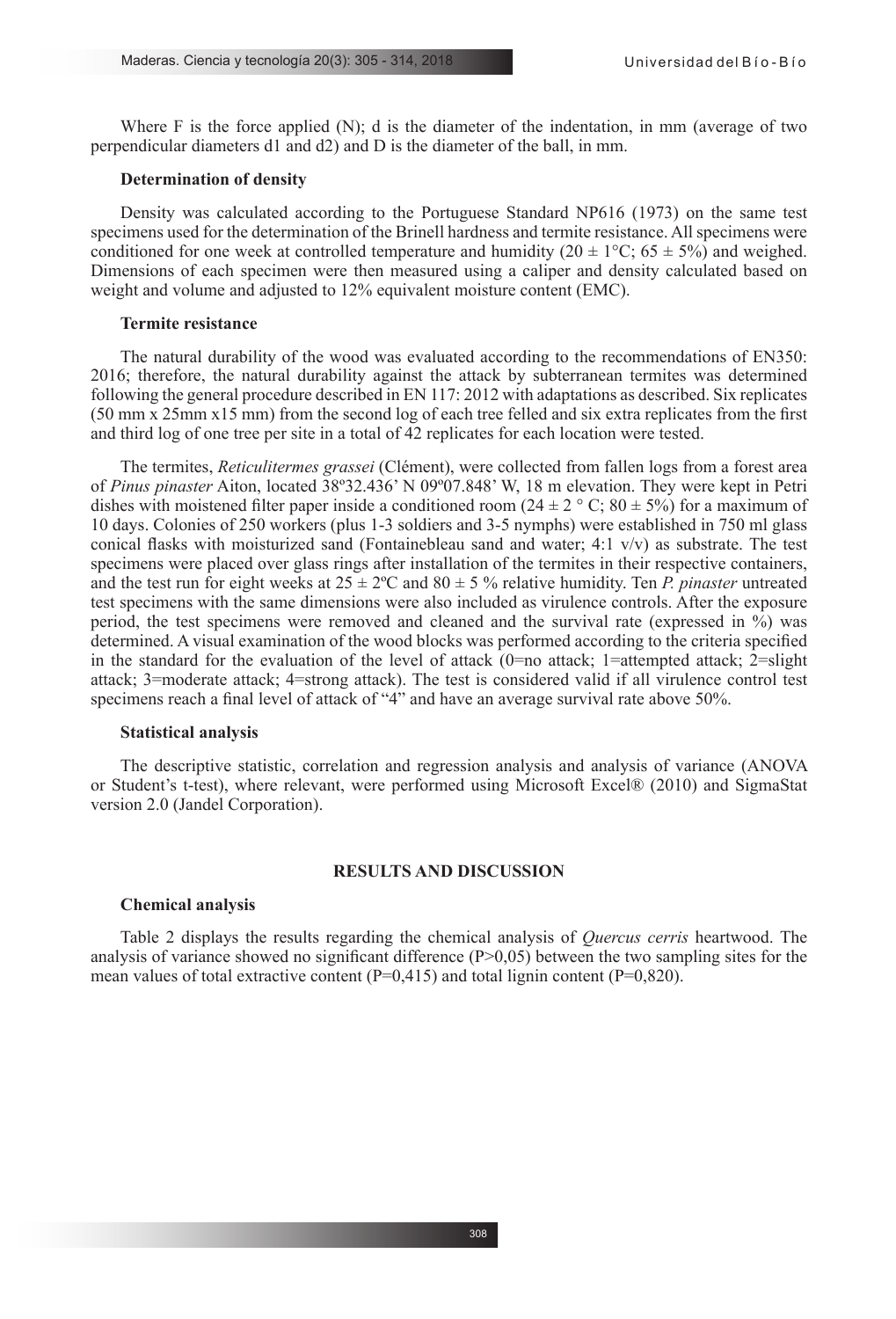| KB           | KD                                                                                                          |
|--------------|-------------------------------------------------------------------------------------------------------------|
| 0,88(0,21)   | 0,97(0,26)                                                                                                  |
|              |                                                                                                             |
| 1,02(0,21)   | 1,01(0,17)                                                                                                  |
| 2,12(0,41)   | 2,65(0,86)                                                                                                  |
| 3,29(1,06)   | 3,33 (0,86)                                                                                                 |
| 6,43(1,33)   | 6,99(0,94)                                                                                                  |
|              |                                                                                                             |
| 23,23 (1,36) | 24,00 (1,41)                                                                                                |
| 3,05(0,30)   | 2,45(0,24)                                                                                                  |
| 26,27(1,32)  | 26,45 (1,28)                                                                                                |
|              |                                                                                                             |
| 0,74(0,08)   | 0,88(0,12)                                                                                                  |
| 1,41(0,12)   | 1,69(0,08)                                                                                                  |
| 1,98(0,63)   | 2,18(1,13)                                                                                                  |
| 62,23(2,41)  | 58,49 (2,46)                                                                                                |
| 30,41 (1,71) | 33,06 (2,92)                                                                                                |
| 2,07(1,55)   | 3,04(1,83)                                                                                                  |
| 1,93(0,14)   | 1,87(0,13)                                                                                                  |
| 0,23(0,01)   | 0,21(0,01)<br>$10 - 11$                                                                                     |
|              | $\frac{1}{\sqrt{2}}$<br>$M_{\odot}$ , and $M_{\odot}$ , and $M_{\odot}$ , and $M_{\odot}$ , and $M_{\odot}$ |

**Table 2.** Chemical composition (% of the total dry mass) and monosaccharide composition (% of total monosaccharides) of the heartwood of *Quercus cerris* from KB and KD.

Mean and standard deviation of 6 trees per site and 2 replicates per tree.

The heartwood of *Quercus cerris* presented the following average composition: ash 0,93% total extractable substances 6,7% and total lignin 26,4%. The extractives consisted mainly of polar compounds extracted by ethanol and water (5,7% of heartwood), corresponding to 85% of the total extractives.

The striking chemical feature of *Quercus cerris* heartwood is the low content in extractives (6,43% for KB and 6,99% for KD). In fact, oaks have in general a large amount of extractives. For instance, Sousa *et al.* (2009) reported values of total extractives between 18,8-19,3% and total lignin 22,6-23,7% for the heartwood of *Quercus faginea*. Carmona (2009) refers to total extractive contents between 14,8% and 15,7% (where the extractives in ethanol and water represent about 93% of the total extractives) in *Quercus robur*.

The chemical composition of the polysaccharides shows that glucose is the major sugar, corresponding to about 60,4% of the total monosaccharides present. The second most important sugar observed was xylose with a value of 31,7% which means that hemicelluloses in *Quercus cerris* heartwood are predominantly xylans with low contents of arabinose and acetyl groups.

The monomeric composition of polysaccharides is similar to that found for other oak woods in terms of predominance of glucose followed by xylose. Regarding *Quercus faginea*, Sousa *et al.* (2009) reported glucose and xylose values of 59,9% and 30,3% of the total monomers, respectively. A similar composition was reported for *Quercus laurina* and *Quercus crassifolia* woods with dominance of glucose (52,3–56,7%) and xylose as the second most abundant sugar (28,5–35,1%) (Ruiz-Aquino *et al.* 2015).

# **Composition of ethanol-water extracts**

The results obtained for the ethanol-water extracts of *Quercus cerris* heartwood are presented in Table 3.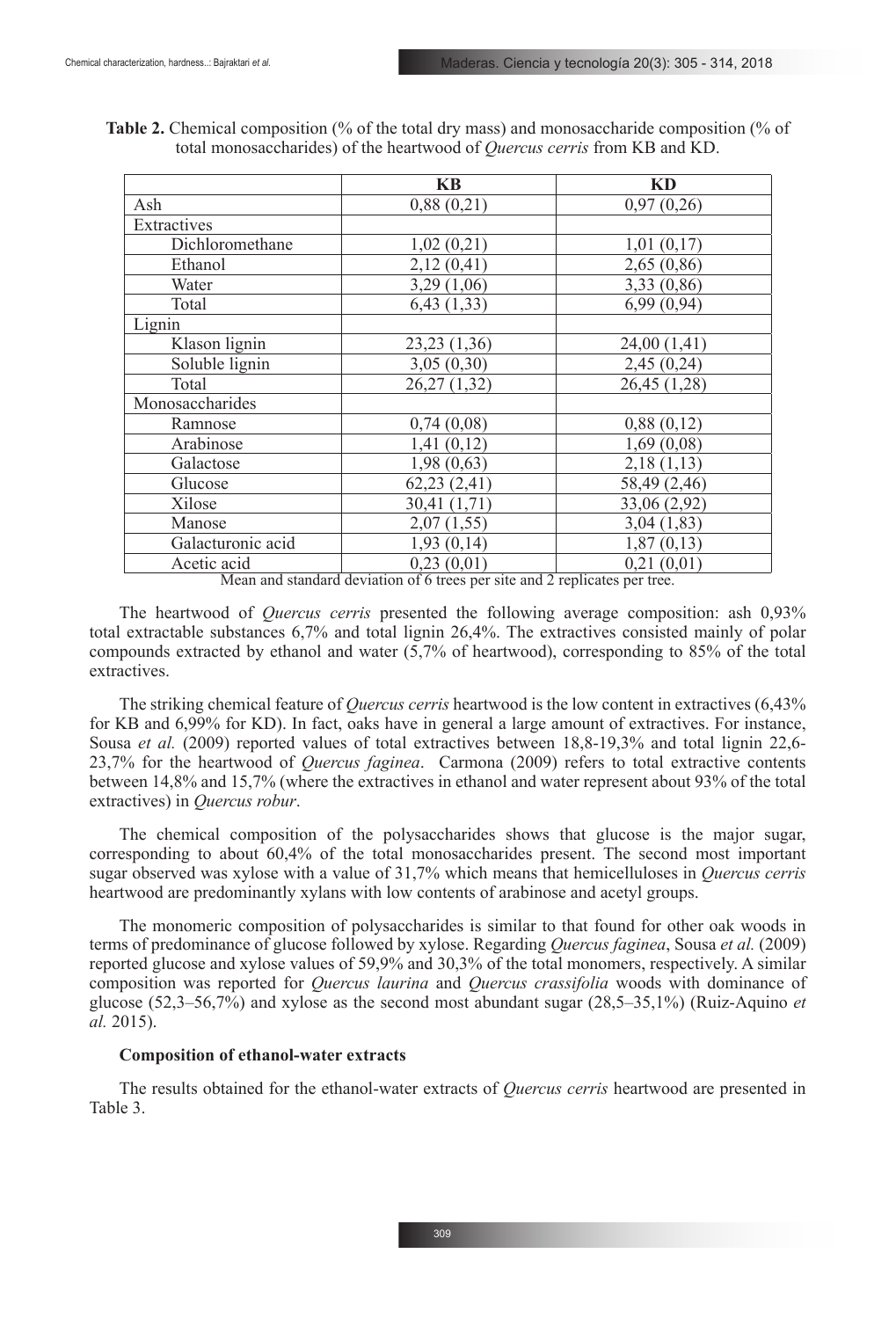**Table 3.** Ethanol-water extracts of the heartwood of *Quercus cerris* from KB and KD: yield and content of total phenolics, condensed tannins and flavonoids. Mean and standard deviation of 6 trees per site.

|                                         | <b>Blinaja</b> | <b>Dubocak</b> |
|-----------------------------------------|----------------|----------------|
| Extraction yield $(\% )$                | 2,2(1,3)       | 2,1(1,0)       |
| Total phenolics (mg GAE / g extract)    | 338,8 (152,8)  | 284, 2 (97, 9) |
| Condensed tanning $(mg CE / g extract)$ | 38,9(26,1)     | 12.3(6.0)      |
| Flavonoids (mg $CE / g$ extract)        | 67,4 (45,3)    | 61,2(24,0)     |

There were no significant differences between the two locations, except for the condensed tannins that were higher in KB.

The total polyphenol content was on average 310,5 mg GA/g of extract, the average tannins and flavonoids 25,6 mg CE / g extract and 64,3 mg CE / g extract. No hydrolysable tannins were found. Lavisci and Scalbert (1991) have reported levels of polyphenols of 3-4 mg / g of *Quercus cerris* wood.

*Quercus cerris* heartwood shows comparatively low amount of phenolics and tannins in comparison with other oaks, normally used in cooperage, and where high values of hydrolysable tannins and the non-existence of condensed tannins are reported.

# **Brinell hardness and Density**

The results obtained for the Brinell hardness are presented in Table 4 as well as the average density of each group of test specimens. Significant differences were found between sites for density  $(p<0,001)$ and Brinell hardness  $(p<0,001)$  that were lower in the KD samples.

**Table 4.** Brinell hardness and density of the heartwood of *Quercus cerris* from Blinaja and Duboçak. Mean and standard deviation of 7 replicates, maximum and minimum values measured.

|                        |                   | <b>Blinaja</b>  | <b>Dubocak</b>  |
|------------------------|-------------------|-----------------|-----------------|
| Brinell hardness (MPa) | Average (std dev) | 38,48 (3,88)    | 33,90 (5,25)    |
|                        | Minimum - Maximum | $29,99 - 48,45$ | $23.45 - 47.60$ |
|                        | Average (std dev) | 0,83(0,02)      | 0,78(0,05)      |
| Density                | Minimum - Maximum | $0.79 - 0.88$   | $0.71 - 0.88$   |

A positive correlation was found between density and Brinell hardness (Figure 1).

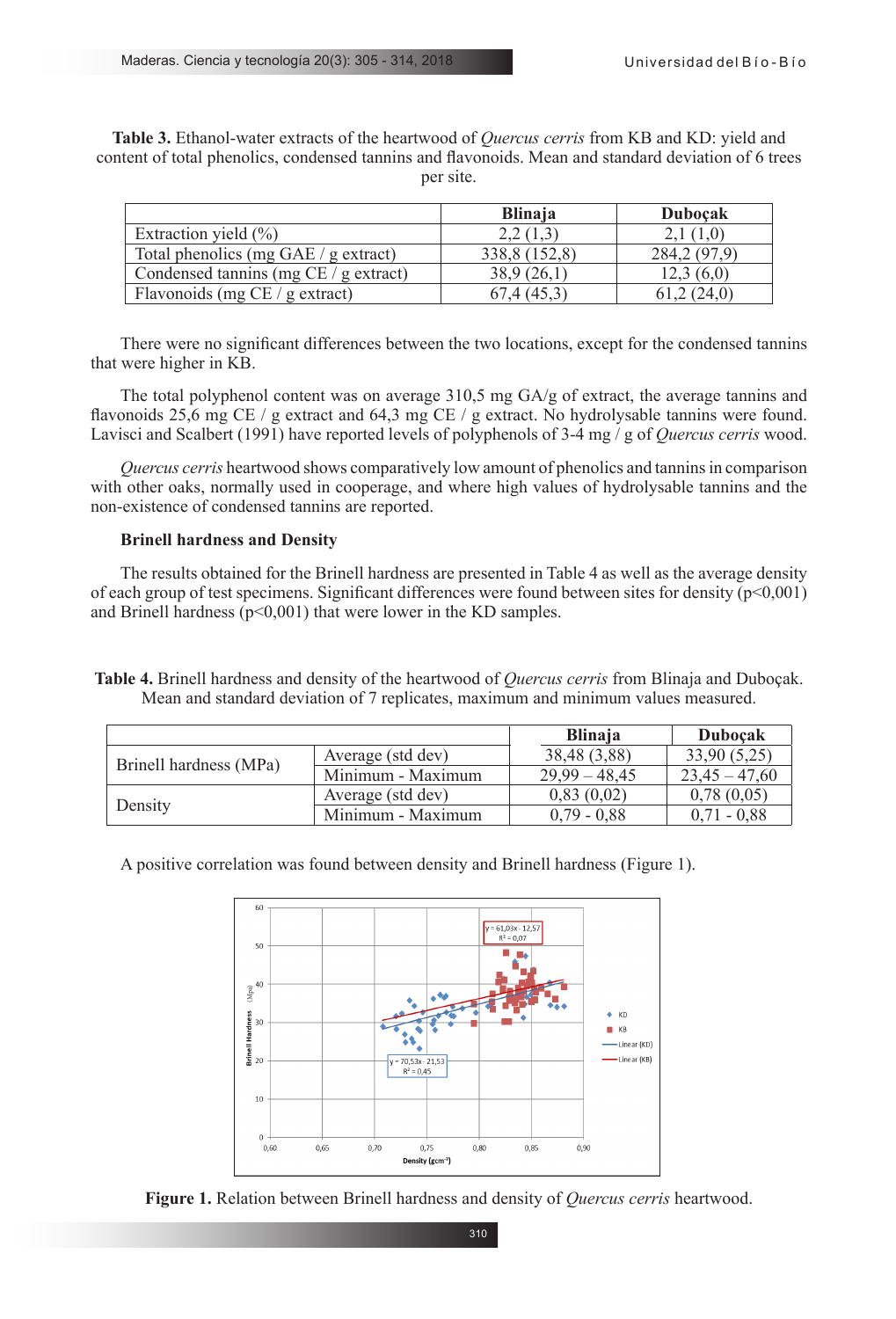The regression between density and hardness was significant for KD samples ( $R^2=0,45$ ;  $P<0,0001$ ), while it was not significant for KB samples  $(R^2=0.07; P=0.06)$ .

The average density and Brinell hardness values from KB were close to the ones obtained on a previous study of wood from the same region (Standfest *et al.* 2012a, Standfest 2012b): 0,86 for density and 39,92 MPa for hardness. The average hardness values obtained for *Quercus cerris* wood are lower than values reported for *Quercus faginea* (50 MPa) or *Quercus suber* (56 MPa) but are nevertheless well within the required values for domestic flooring applications or commercial uses with moderate traffic (EN14354 2004).

# **Termite resistance**

The results obtained for the rate of termite survival at the end of the test and grade of attack are presented in Table 5. The control test specimens of maritime pine (n=10) had an average density of  $0.66\pm0.07$  and at the end of the test showed an average level of attack of 4 and an average survival rate of  $66,20\% \pm 15,37\%$ .

**Table 5.** Wood density, survival and level of attack after 8 weeks of exposure to R, grassei of *Quercus cerris* heartwood from KB and KD. Mean and standard deviation of 6 replicates.

|               |                | <b>KB</b>      |                  |                           | KD             |                  |                    |
|---------------|----------------|----------------|------------------|---------------------------|----------------|------------------|--------------------|
| <b>Tree</b>   | Log            | <b>Density</b> | Survival $(\% )$ | <b>Level of</b><br>attack | <b>Density</b> | Survival $(\% )$ | Level of<br>attack |
|               | 2              | 0,81(0,02)     | 54,40 (27,93)    | 3,33(0,82)                | 0,82(0,02)     | 58,20 (20,53)    | 3,33(0,52)         |
| Н             | 2              | 0,79(0,02)     | 67,27 (14,59)    | 3,67(0,52)                | 0,79(0,01)     | 33,53 (26,74)    | 3,33(0,82)         |
| Ш             |                | 0,80(0,02)     | 59,27 (19,34)    | 3,50(0,55)                | 0,79(0,06)     | 45,53(12,61)     | 3,33(0,52)         |
| Ш             | $\overline{2}$ | 0,77(0,01)     | 53,47 (21,56)    | 3,67(0,52)                | 0,87(0,02)     | 45,93 (14,32)    | 3,17(0,75)         |
| Ш             | 3              | 0,83(0,02)     | 55,93 (20,07)    | 3,83(0,41)                | 0,76(0,02)     | 29,40 (19,82)    | 3,67(0,52)         |
| IV            | $\overline{c}$ | 0,84(0,06)     | 47,20 (27,00)    | 3,50(0,55)                | 0,80(0,03)     | 68,33 (8,23)     | 3,83(0,41)         |
| $\mathbf{V}$  | 2              | 0,81(0,01)     | 33,00 (12,54)    | 3,00(0,55)                | 0,79(0,02)     | 16,93(16,67)     | 2,83(0,75)         |
| $MEAN$ (n=42) |                | 0,81(0,03)     | 52,93 (21,94)    | 3,50(0,55)                | 0,80(0,04)     | 42,27 (23,26)    | 3,36(0,66)         |

No significant differences were found between the *Quercus cerris* heartwood samples from both sites. On average, the survival rate was 47,60 % and the level of attack 3,43. No significant correlation was found between wood density and rate of survival. The percentage of test specimens graded "3 and 4" was determined and found to be 90,5% for KD and 97,8% for KB. Taking into account the criteria defined by EN350 (2016) to assign a subterranean termite durability class (Table 1) to a certain species of wood, the heartwood from *Quercus cerris* is classified as DC S (Not durable).

The fact that the species is susceptible to subterranean termites and has a heartwood classified only as "moderately durable" towards fungal decay (EN350 2016) leads to a recommendation of use preferably "out of ground contact" unless it is conveniently treated or otherwise protected, particularly in locations where termites are a risk.

Although other factors may influence the natural durability against termites, the susceptibility of *Quercus cerris* heartwood to termite attack is on line with the low extractives content found on the paired specimens (Table 2) and on the low content of tannins in the polar extracts (Table 3).

# **CONCLUSIONS**

The heartwood of *Quercus cerris* has a low content of extractives namely of polar compounds of phenolic nature, namely of tannins.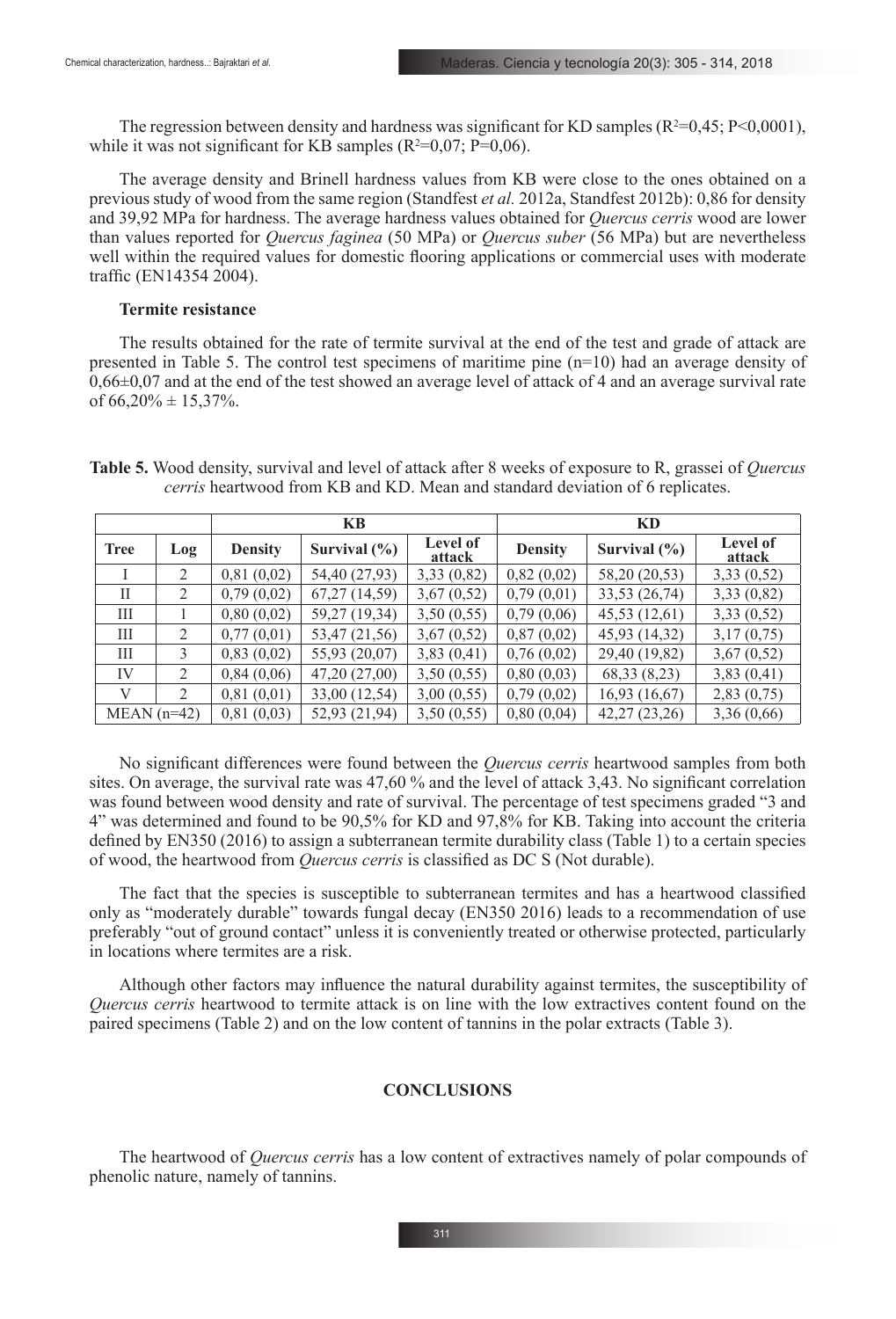The *Quercus cerris* wood is described as "not durable" against subterranean termites and its use in outdoor environments in ground contact should be avoided unless adequate protection is made.

*Quercus cerris* wood shows adequate hardness and density for interior uses like flooring for domestic and commercial applications, with moderate use.

# **ACKNOWLEDGMENTS**

The authors are grateful to the Kosovo Forest Agency and Regional Center for Vocational Training in Mitrovica for tree sampling. Centro de Estudos Florestais is funded by Fundação para a Ciência e a Tecnologia FCT (AGR/UID00239/2013). Sofia Knapic and Sónia Duarte acknowledge FCT for postdoctoral (SFRH/BPD/76101/2011) and doctoral (SFRH/BD/84920/2012) grants, respectively. COST Action FP1303 "Performance of biobased building materials" is also acknowledged.

#### **REFERENCES**

**Abdalla, S.; Pizzi, A.; Ayed, N.; Bouthoury, F.C.; Charrier, B.; Bahabri, F.; Ganash, A. 2014.** MALDI-TOF analysis of Aleppo pine (*Pinus halepensis*) bark tannin. *BioResources* 9: 3396-3406.

**Arango, R.; Green III, F.; Hintz, K.; Lebow, P.K.; Miller, R.B. 2006.** Natural durability of tropical and native woods against termite damage by *Reticulitermes flavipes* (Kollar). *International Biodeterioration & Biodegradation* 57: 146-150.

**Bajraktari, A.; Petutschnigg, A.; Ymeri, M.; Candan, Z.; Korkut, S.; Nunes, L.; Pereira, H. 2014.** Forest resources and sawmill structure of Kosovo: State of the art and perspectives. *Drvna Industrija* 65 (4): 323-327.

**Bajrakatri, A.; Pimenta, R.; Pinto, T.; Miranda, I.; Knapic, S.; Nunes, L.; Pereira, H. 2018.**  Stem quality of *Quercus cerris* trees from Kosovo for the sawmilling industry. *Drewno* 61(201). doi: 10.12841/wood.1644-3985.225.05.

**Bouriaud, L.; Nichiforel, L.; Nunes, L.; Pereira, H.; Bajraktari, A. 2014.** A property rightsbased analysis of the illegal logging for fuelwood in Kosovo. *Biomass & Bioenergy* 67: 425-434.

**Carmona, C.P. 2009.** Variação do teor de extrativos e lenhina Klason em madeiras de Castanheiro e Carvalho que serviram de base para o envelhecimento de aguardentes vínicas. Master's Thesis, Escola Superior Agrária, Instituto Politécnico de Castelo Branco, Castelo Branco, Portugal.

**Daniels, C.R.; Russell, J.H. 2007.** Analysis of western red ceder (*Thuja plicata* Donn) heartwood components by HPLC as a possible screening tool for trees with enhanced natural durability. *Journal of Chromatography Science* 45: 281-285.

**Danielewicz, W.; Kiciński, P.; Antosz, L. 2014.** Turqey oak (*Quercus cerris* L.) in polish forests. *Acta Scientiarium Polonorum Silv Colendar Rat Ind Lignar* 13 (2): 5-22.

**EN 117. 2012.** Durability of wood and wood-based products - Determination of toxic values against *Reticulitermes species* (European termites) (laboratory method). European Committee for Standardization (CEN), Brussels.

**EN 350. 2016.** Durability of wood and wood-based products – Testing and classification of the durability to biological agents of wood and wood materials. European Committee for Standardization (CEN), Brussels.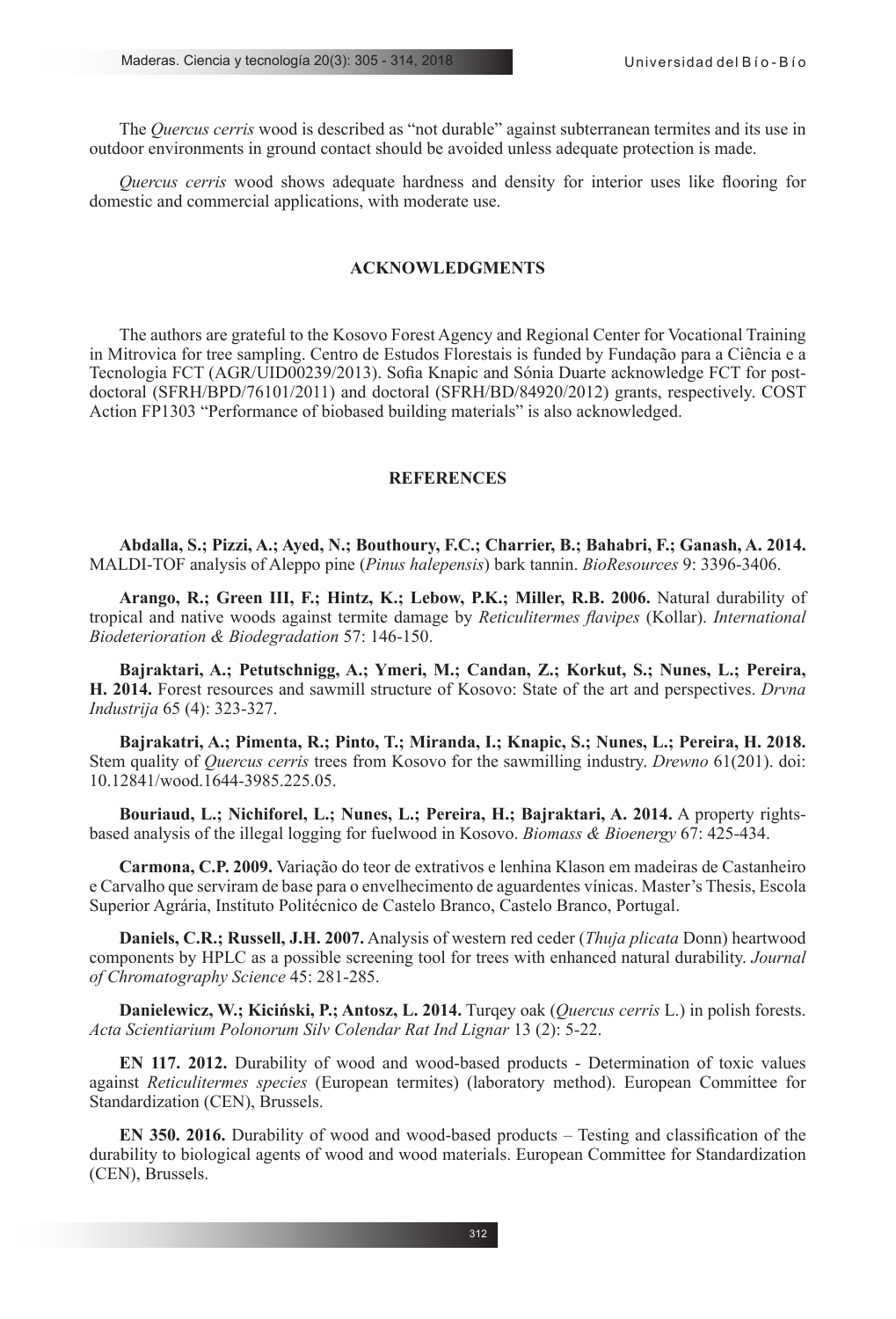**EN 1534. 2010.** Wood flooring. Determination of resistance to indentation. Test method. European Committee for Standardization (CEN), Brussels.

**EN 14354. 2004**. Wood-based panels. Wood veneer floor covering. European Committee for Standardization (CEN), Brussels.

**Esenther, G.R. 1977.** Nutritive supplement method to evaluate resistance of natural or preservative treated-wood to subterranean termites. *Journal of Economic Entomology* 70: 341-346.

**Ewart, D.; Nunes, L.; De Troya, T.; Kutnik, M. 2016.** Termites and a changing climate. In "Climat change impacts on urban pests," P. Dhang (ed.), CAB International, UK, pp 80-94.

**França, T.S.F.A.; França, F.J.N.; Arango, R.A.; Woodward, B.M.; Arantes, M.D.C. 2016.** Natural resistance of plantation grown African mahogany (*Khaya ivorensis* and *Khaya senegalensis*) from Brazil to wood-rot fungi and subterranean termites. *International Biodeterioration & Biodegradation* 107: 88-91.

**Gierlinger, N; Jacques D.; Schwanninger, M.; Wimmer, R.; Hinterstoisser, B.; Pâques, L.E. 2003.** Rapid prediction of natural durability of larch heartwood using Fourier transform near-infrared spectroscopy*. Canadian Journal of Forest Research* 33: 1727-1736.

**Jia, Z., Tang, M., WU, J. 1999.** The determination of flavonoid contents in mulberry and their scavenging effects on superoxide radicals. *Food Chemistry* 64 (4): 555-559.

**Karastergiou, S.; Barboutis, J.; Vassiliou, V. 2005.** Effect of the PVA gluing on bending strength properties of finger jointed turkey oakwood (*Quercus cerris* L.). *Holz als roh-und werkstoff* 64 (4): 339-340.

**Lavisci, P; Scalbert, A. 1991.** Quality of Turkey Oak (*Quercus cerris* L.) Wood I. Soluble and Insoluble Proanthocyanidins. *Holzforschung* 45 (4): 291-296.

**Miranda, I.; Lima, L.; Quilhó, T.; Knapic, S.; Pereira, H. 2016.** The bark of *Eucalyptus sideroxylon* as a source of phenolic extracts with anti-oxidant properties. *Industrial Crops and Products* 82:81-87.

**Monaco, A.L.; Todaro, L.; Sarlatto, M.; Spina, R.; Calienno, L.; Picchio, R. 2011.** Effect of moisture on physical parameters of timber from Turkey oak (*Quercus cerris* L.) coppice in Central Italy. *Forestry Studies in China* 13(4): 276-284.

**NP 616. 1993.** Madeiras. Determinação da massa volúmica. Instituto Português da Qualidade, Lisboa.

**Pâques, L.E.; Charpentier, J-P. 2015.** Perspectives for genetic improvement in heartwood size and extractive content in relation to natural durability and aesthetics in interspecific hybrid larch (*Larix* x *eurolepsis*). *European Journal of Forest Research* 134: 857-868.

**Peralta, R.C.G.; Menezes, B.; Carvalho, A.G.; Aguiar-Menezes, E. 2004.** Wood consumption rates of forest species by subterranean termites (Isoptera) under field conditions. *Revista Árvore* 28 (2): 283-289.

**Ruiz-Aquino, F.; González-Peña, M.M.; Valdez-Hernández, J.I.; Revilla, U.S.; Romero-Manzanares, A. 2015.** Chemical characterization and fuel properties of wood and bark of two oaks from Oaxaca, Mexico. *Industrial Crops and Products* 65: 90–95.

**Sen, A.; Leite, C.; Lima, L.; Lopes, P.; Pereira, H. 2016.** Industrial valorization of *Quercus cerris* bark: Pilot scale fractionation. *Industrial Crops and Products* 92: 42-29.

**Sen, A.; Quilho, T.; Pereira, H. 2011.** Bark anatomy of *Quercus cerris* L. var. cerris from Turkey. *Turkish Journal of Botany* 35: 45–55.

**Singleton, V.L.; Rossi, J.A. 1965.** Colorimetry of total phenolics with phosphomolybdic– phosphotungstic acid reagents. *American Journal of Enology and Viticulture* 16: 144–158.